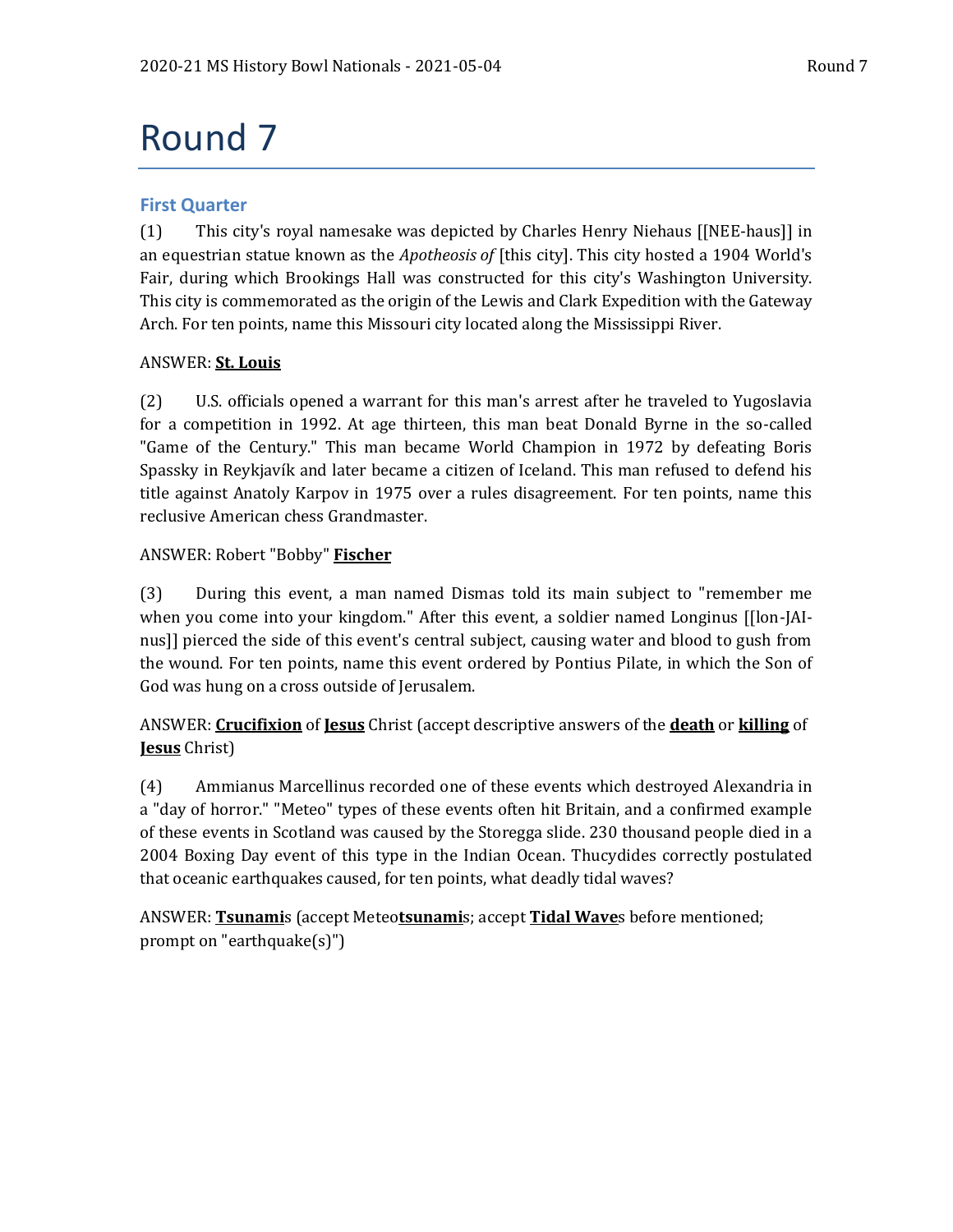(5) From 2013 to 2020, this man served as chief judge of the D.C. circuit. This man prosecuted the perpetrators of the Oklahoma City bombing and rose to fame when a Republican Senate majority refused to consider his nomination for the Supreme Court. In his highest position, this man vowed to bring to justice those who stormed the U.S. Capitol on January 6th, 2021. For ten points, name this jurist who became U.S. Attorney General in March 2021.

#### ANSWER: Merrick **Garland**

(6) A secret society that formed in this city was known as the Green Gang. A photograph titled *Bloody Saturday* depicts a crying baby among the ruins of one of this city's train stations. In a battle in this city, Lieutenant Oyama was killed at its Hongqiao [[HUNG-CHOW]] Airport. A 1937 battle in this city was referred to as "Stalingrad on the Yangtze." For ten points, name this Chinese city occupied by Japan through much of World War Two.

#### ANSWER: **Shanghai**

(7) Robert Curthouse arrived to this conflict after Kilij Arslan was defeated at Nicaea. Bohemond of Taranto won at this campaign's Battle of Dorylaeum. Near the end of this conflict, Godfrey of Bouillon [[bwee-YOHN]] successfully fended off a Fatimid attack at Ascalon. This campaign was called for at the Council of Clermont by Pope Urban II with a cry of "Deus Vult!" For ten points, name this 11th century campaign in which Christians recaptured the Holy Land.

#### ANSWER: **First** Crusade (accept **Princes'** Crusade; prompt on "Crusade")

(8) In 1855, this politician imported 33 camels and hired eight expert camel herders in order to create the experimental U.S. Camel Corps. As Secretary of War under Franklin Pierce, this man promoted the Gadsden Purchase of southern Arizona from Mexico. Later, this man governed another country from Richmond. For ten points, name this politician who served as president of the Confederacy.

#### ANSWER: Jefferson **Davis**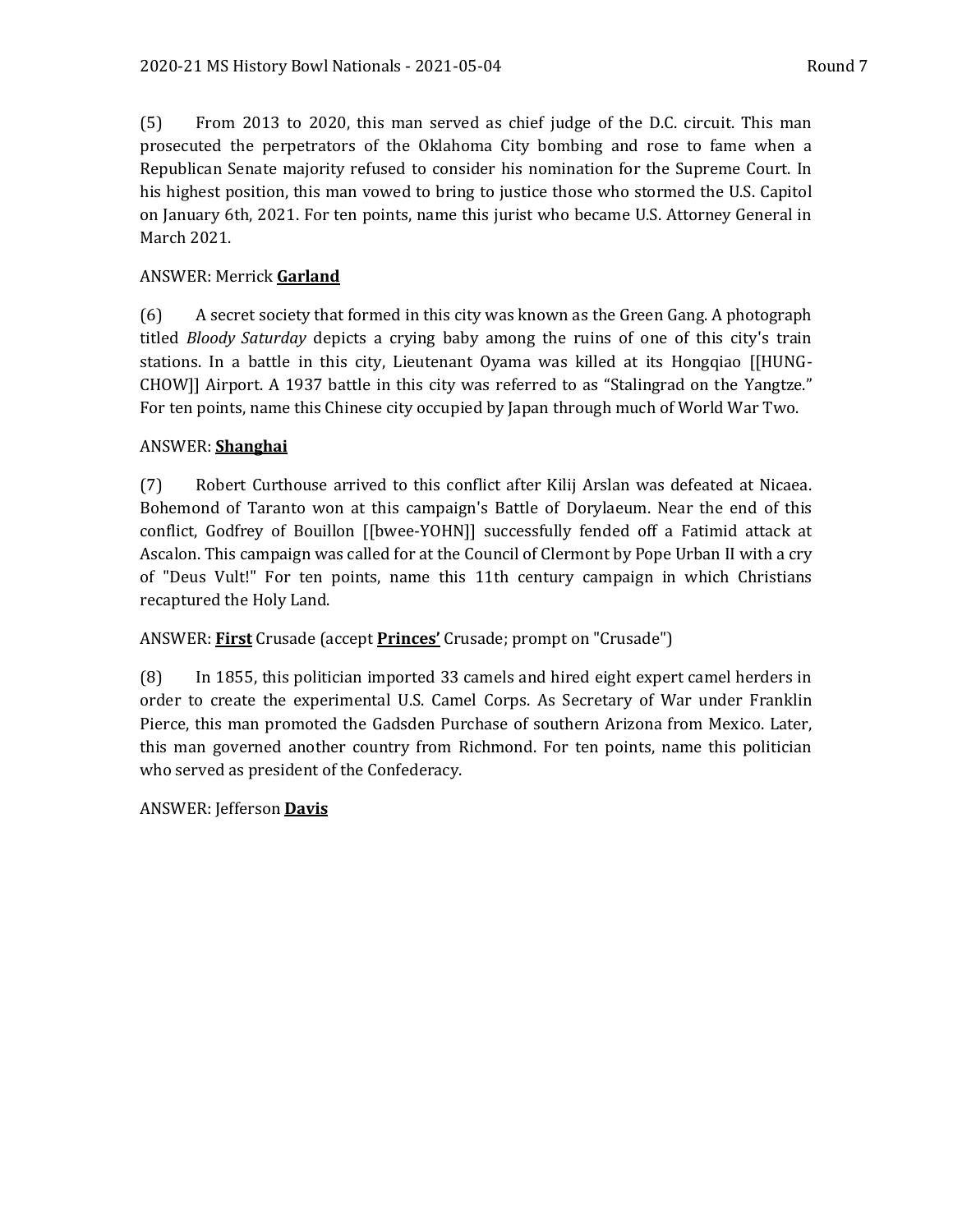# **Second Quarter**

(1) This force aided a resistance group by executing Operation Jericho in Amiens [[ah-MYANH]]. Operation Chastise was a campaign conducted by this group which involved a weapon invented by Barney Wallis which "bounced" to several targeted dams. In reference to this group, Winston Churchill once said, "Never was so much owed by so many to so few." For ten points, name this military group which battled the Luftwaffe [[LOOFT-vah-fuh]] in the skies above Europe.

# ANSWER: **Royal Air Force** (accept **RAF**)

BONUS: The Battle of Britain began as an attempt by the Luftwaffe to gain air superiority so the German army could perform this operation, the planned invasion of Great Britain.

# ANSWER: Operation **Sea Lion** (or Unternehmen **Seelöwe**)

(2) This event was instigated by the arrest and beating of cab driver John William Smith. Along with a similar event in Detroit, this was the most devastating incident during the "long, hot summer." During this event, the Jackson Street Bridge over the Passaic River was closed after a 6 p.m. curfew. For ten points, name these 1967 race riots which affected the most populous city in the "Garden State."

### ANSWER: 1967 **Newark** Race Riots

BONUS: This man was elected mayor of Newark in 2006 and held that office for seven years before resigning to take his seat as the first African-American U.S. senator from New Jersey.

# ANSWER: Cory **Booker**

(3) This condition supposedly forced one king to "swallow everything whole." Charles II of Spain was called "the Bewitched" for this notable condition, among other health issues. This condition, whose medical name is "mandibular prognathism," is often caused by inbreeding. For ten points, name this medical condition especially prevalent among members of its namesake royal house, also known as the "Austrian lip."

ANSWER: **Habsburg jaw** (accept **Mandibular prognathism** before mentioned; accept **Austrian lip** before mentioned; prompt on descriptive answers such as "elongated jaw")

BONUS: The death of Charles II led to a diplomatic crisis over his lack of heirs, though the throne ultimately fell to this grandson of Louis XIV, who was forced to renounce the French crown.

# ANSWER: **Philip V** of Spain (accept **Philip**, Duke of **Anjou**)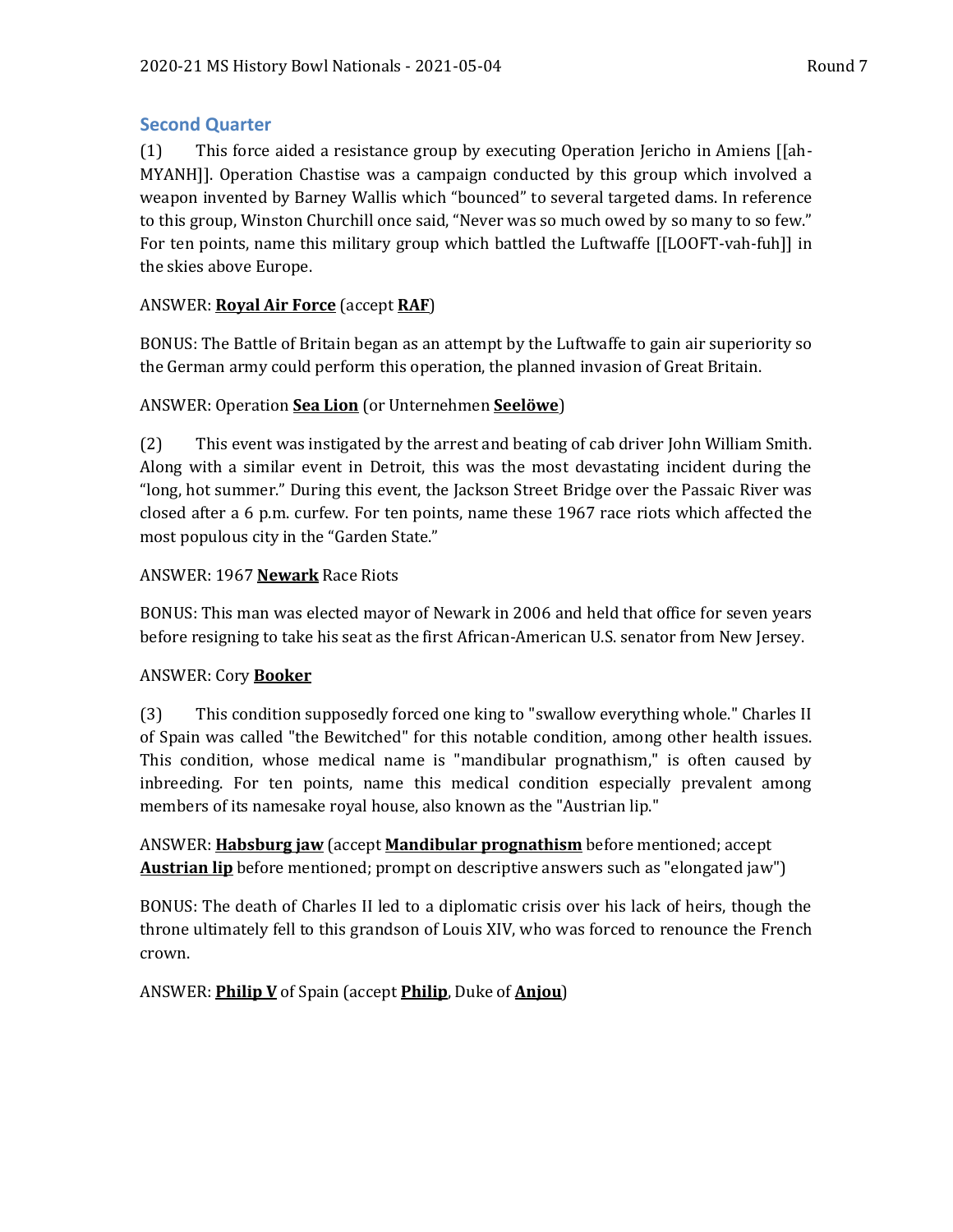(4) The lyrics of this song include the line "Honour'd and blessed be the evergreen pine." James Sanderson provided the music for this song, which took inspiration from *The Lady of the Lake* by Walter Scott. Played at the end of the War of 1812, Julia Tyler helped create the tradition of playing this song at the arrival of her husband, John. For ten points, name this song, considered the personal anthem of the president of the United States.

# ANSWER: **"Hail to the Chief"** (accept **"Wreaths for the Chieftain"**)

BONUS: Chester Alan Arthur did not like "Hail to the Chief," asking this American "March King" to compose a new song, the "Presidential Polonaise."

# ANSWER: John Philip **Sousa**

(5) Arrian chronicled a story in his *Anabasis* involving this object, which was partly formed with an ox-driven cart belonging to its namesake. Found in Phrygia [[FRIH-jee-ah]], this item might have been destroyed with a linchpin or a sword. The conquest of lands as far as the Oxus throughout Asia is often attributed to the unraveling of this item. For ten points, Alexander the Great's conquests are legendarily attributed to his untangling of what object?

# ANSWER: **Gordian Knot**

BONUS: Alexander travelled to Siwa after conquering Egypt to determine his divine patronage. The oracle there declared him the "son of [this god]," equated with Zeus by the Greeks and fused with Ra by the Egyptians.

# ANSWER: **Amun** (accept **Amon**; accept **Amen**; accept **Hammon**)

(6) A plan to relocate these people to Bhasan Char island by the Bangladeshi government was met with fierce opposition. These people are inhabitants of the former state of Arakan, now known as Rakhine state. The genocide and persecution of these people has been denied by their country's government, including Aung San Suu Kyi [[owng-sahnsoo-CHEE]]. For ten points, name this Muslim minority ethnic group persecuted by the government of Myanmar.

# ANSWER: **Rohingya** people

BONUS: This South African Anglican theologian and Nobel Peace Prize laureate compared the persecution of the Rohingya people to Apartheid.

# ANSWER: Bishop Desmond **Tutu**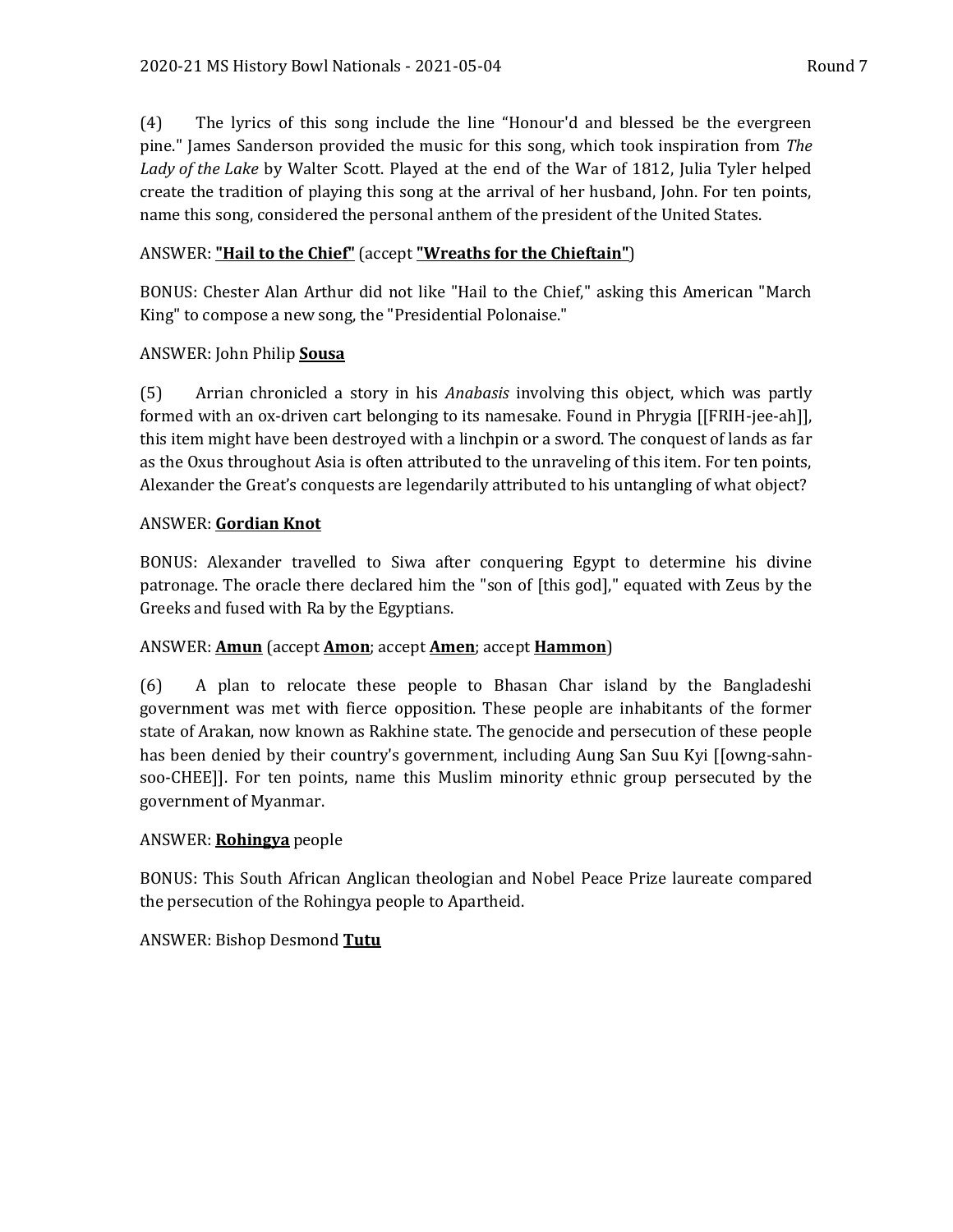(7) This man sought to purge his government of secular personnel with help from Fethullah Gülen [[feh-TOO-lah goo-LEHN]]. This man founded his country's Justice and Development Party, or AKP, in 2001, and this man openly criticized his country's "I Apologize" campaign, which aimed to formally acknowledge the Armenian genocide. For ten points, name this man who was elected president of Turkey in 2014.

ANSWER: Recep Tayyip **Erdoğan** [[REH-CHEP tah-YEEP EHR-dwahn]] (be very lenient on pronunciation)

BONUS: In 2020, Erdoğan controversially reclassified this museum as a mosque. This Byzantine cathedral had served as a museum since 1935.

# ANSWER: **Hagia Sophia** (or **Ayasofya**)

(8) Crownstones mark every fifth mile of this feature, which cuts across the Allegheny Mountains. This demarcation forms the northern and western boundaries of a region known as "The Wedge." This feature was originally surveyed to resolve a land dispute between Lord Baltimore and a descendant of William Penn. For ten points, name this demarcation which once marked the informal boundary between the Northern free states and Southern slave states in the U.S.

# ANSWER: The **Mason-Dixon** Line (accept **Mason** and **Dixon** Line or **Mason**'s and **Dixon**'sLine)

BONUS: Just prior to his assassination, this president opened a new section of Interstate 95 along the Mason-Dixon line in one of his last public appearances.

ANSWER: John F(itzgerald) "Jack" **Kennedy** (or **JFK**)

# **Third Quarter**

The categories are:

- 1. First Ladies
- 2. Modern Welsh History
- 3. First Nations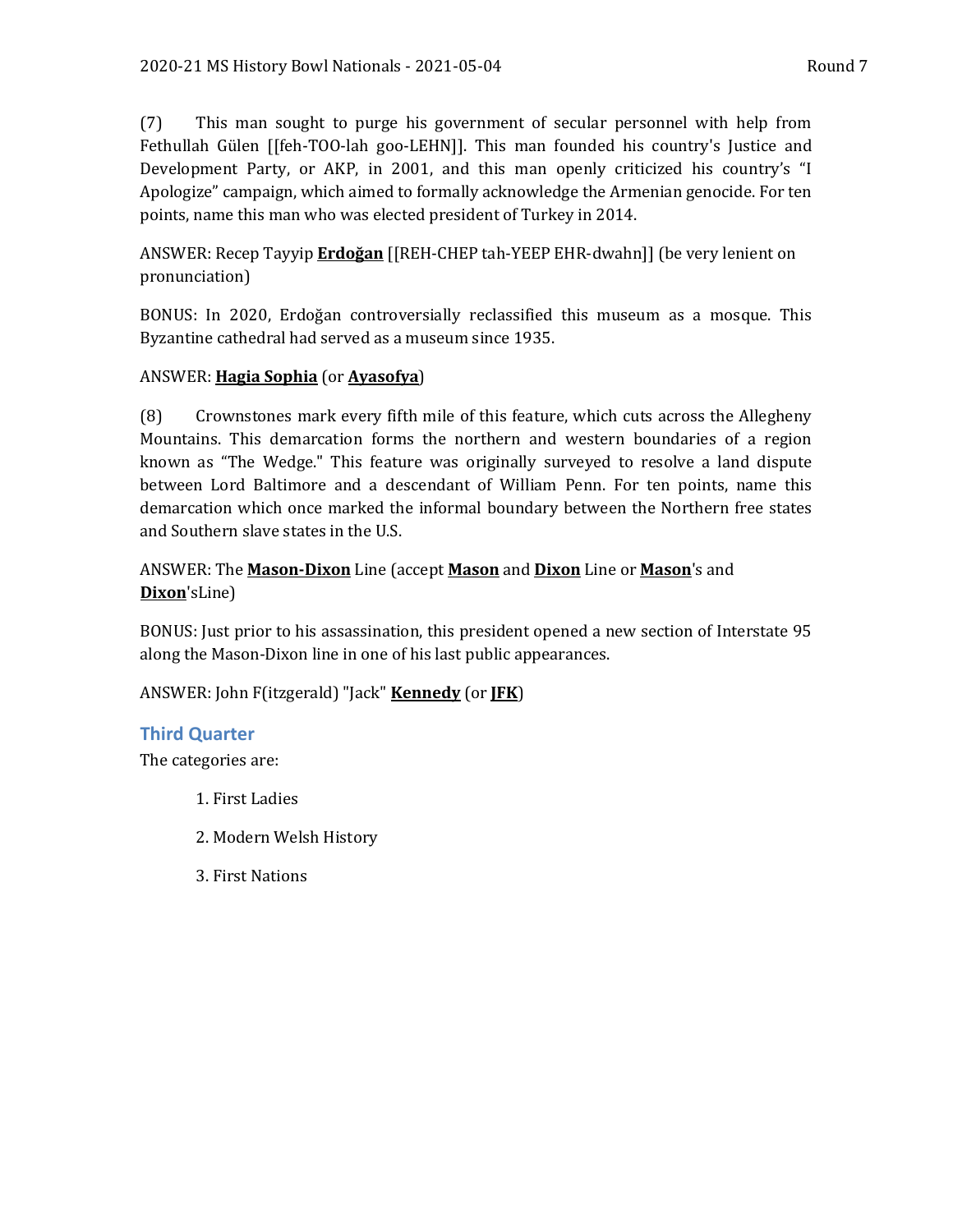#### *First Ladies*

Name the First Lady who...

(1) Assisted Thomas Jefferson before serving in the official role for the next president, her husband.

#### ANSWER: **D**olley **Madison**

(2) Was first to be the wife of one president and mother of another.

#### ANSWER: **A**bigail **Adams**

(3) Was a glamorous socialite and author and is a part of the "Camelot Era."

#### ANSWER: Jacqueline **Kennedy**

(4) Started a Foundation for Family Literacy in 1989.

#### ANSWER: **B**arbara **Bush**

(5) Championed the contemporary Equal Rights Amendment and founded a substance abuse clinic.

#### ANSWER: Betty **Ford**

(6) Was called "Lemonade Lucy" because of her support of the temperance movement.

#### ANSWER: Lucy Webb **Hayes**

(7)

ANSWER:

(8)

ANSWER: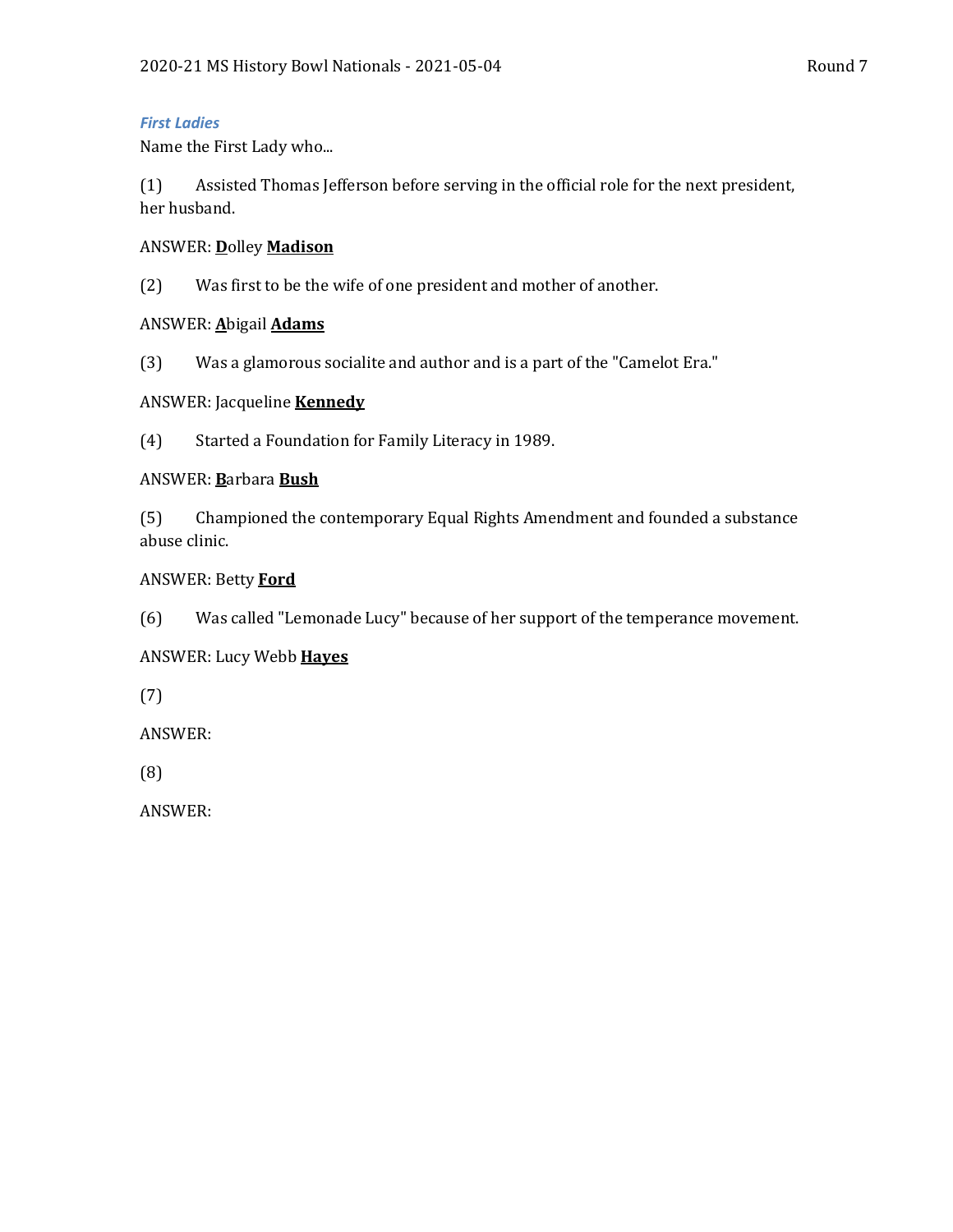#### *Modern Welsh History*

Name the...

(1) Capital of Wales which was damaged in the Blitz during World War Two.

#### ANSWER: **Cardiff** (accept **Caerdydd**)

(2) Eldest son of Queen Elizabeth II, the longest-serving Prince of Wales.

#### ANSWER: **Charles**, Prince of Wales

(3) Welsh prime minister who was one of the "big four" at the Versailles peace negotiations.

ANSWER: David **Lloyd George** (accept 1st Earl **Lloyd-George** of Dwyfor)

(4) Author of *Under Milk Wood* who scripted wartime documentary series for BBC.

### ANSWER: Dylan **Thomas**

(5) City nicknamed "Copperopolis" which was bombed by the Luftwaffe in February, 1941.

### ANSWER: City and County of **Swansea** (accept **Abertawe**)

(6) 1966 collapse of a coal pile in a Welsh village that killed 116 children and 28 adults.

# ANSWER: **Aberfan** disaster

(7)

ANSWER:

(8)

ANSWER: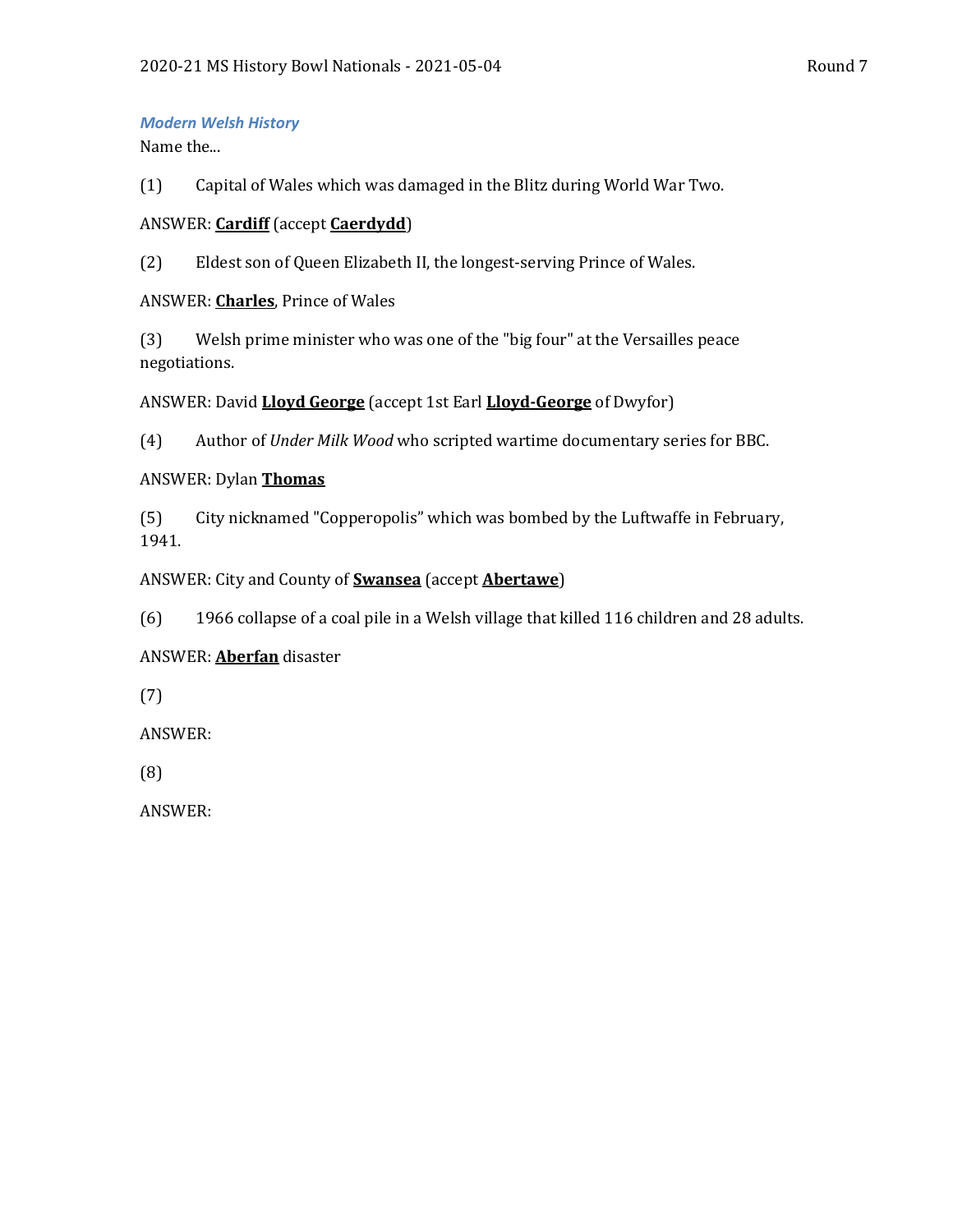### *First Nations*

Name the...

(1) Confederacy that fought the French-Canadians in the Beaver Wars.

# ANSWER: **Iroquois** Confederacy (accept **Iroquois** League; accept the **Six Nations**s; accept the **Five Nation**s; accept **Haudenosaunee**)

(2) Cultural monuments commonly carved from western red cedar in the Pacific Northwest.

# ANSWER: **Totem pole**(s)

(3) Arctic people group considered distinct from the First Nations and the Métis [[may-TEE]].

# ANSWER: **Inuit** (accept **Inuuk**)

(4) Former Confederacy that shares its name with one of the Great Lakes.

### ANSWER: **Huron** (or **Wyandot**; or **Wendat**)

(5) British-allied tribe led by Joseph Brant during the American Revolution.

### ANSWER: Mohawks (or Kanien'kehá**<sup>:</sup>ka**; or Keepers of the Eastern Door)

(6) First Nation whose sub-groups include Plains, Woods, Swampy, and Moose.

# ANSWER: **Cree** (accept **Néhinaw** or **Néhiyaw**)

(7)

ANSWER:

(8)

ANSWER: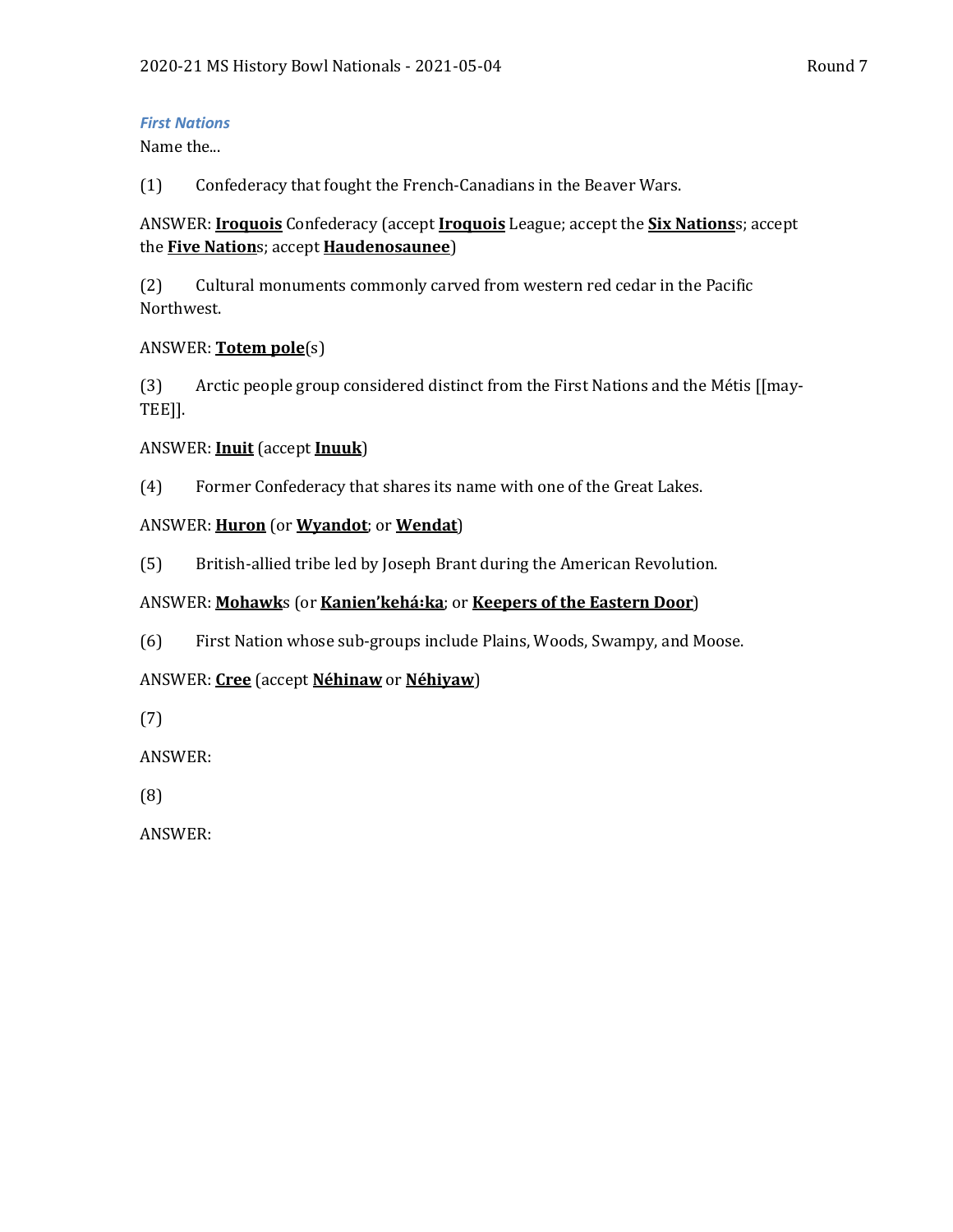# **Fourth Quarter**

(1) **Gouverneur Morris opposed the passage of this document, doubting the usefulness of direct taxes. Some historians believe that Thomas Jefferson's victory in the (+) election of 1800 and the passage of the Missouri Compromise likely occurred due to this (\*)** agreement. For ten points, name this compromise which counted slaves as a certain fraction of a person for purposes of representation.

ANSWER: **Three-fifth**s Compromise (or **Article 1, Section 2, Clause 3** of the U.S. **Constitution**)

(2) **In a painting titled for one of these people, John Everett Millais [[mee-LAY]] depicted a youth pulling off a white band wrapped around his arm during the St. Bartholomew's (+) Day massacre. Louis XIV revoked many of Cardinal Richelieu's protections for these people after passing the Edict of Fontainebleau. (\*)** The Edict of Nantes [[NAHNT]] granted rights to, for ten points, what group of French Calvinists?

ANSWER: **Huguenot**s (accept **French Protestant**s or **French Calvinist**s before mentioned)

(3) **Scientists have identified the wild wheat growing around this Mesopotamian site as the closest relative to the wheat we eat today, suggesting that celebrations there were a step towards the domestication of crops. Discovered in 1994 by Klaus Schmidt, (+) this site may have been the location of one of the first temples in human history, built between 10,000 and 12,000 years ago. (\*)** For ten points, name this Neolithic archaeological site in southeastern Turkey.

ANSWER: **Göbekli Tepe** [[gir-BEK-lee TEH-peh]] (or **Potbelly Hill**; or **Girê Mirazan**)

(4) **Carole Pateman argued that this concept shifted the means by which men had dominated women. A book named for this concept posits that the sovereign should act only to benefit the "general will." The line (+) "Man is born free, yet everywhere is in chains" opens a work titled for this concept by Jean-Jacques (\*)** Rousseau. For ten points, name this concept in which people surrender some freedoms in exchange for the protection of their rights by the state.

ANSWER: **Social Contract** (accept *On the Social Contract; or, Principles of Political Right*; accept *Du contrat social; ou Principes du droit politique*)

(5) **This company, based out of New Brunswick, New Jersey, partnered with Janssen Pharmaceuticals in 1961. A major effort by this company has been hampered by reports of extremely rare blood (+) clots. This company's COVID-19 vaccine is intended to require only one shot, unlike (\*)** Moderna and Pfizer. For ten points, name this American pharmaceutical company, also known for Band-Aids, Tylenol, and baby products.

ANSWER: **Johnson & Johnson** (or **J&J**)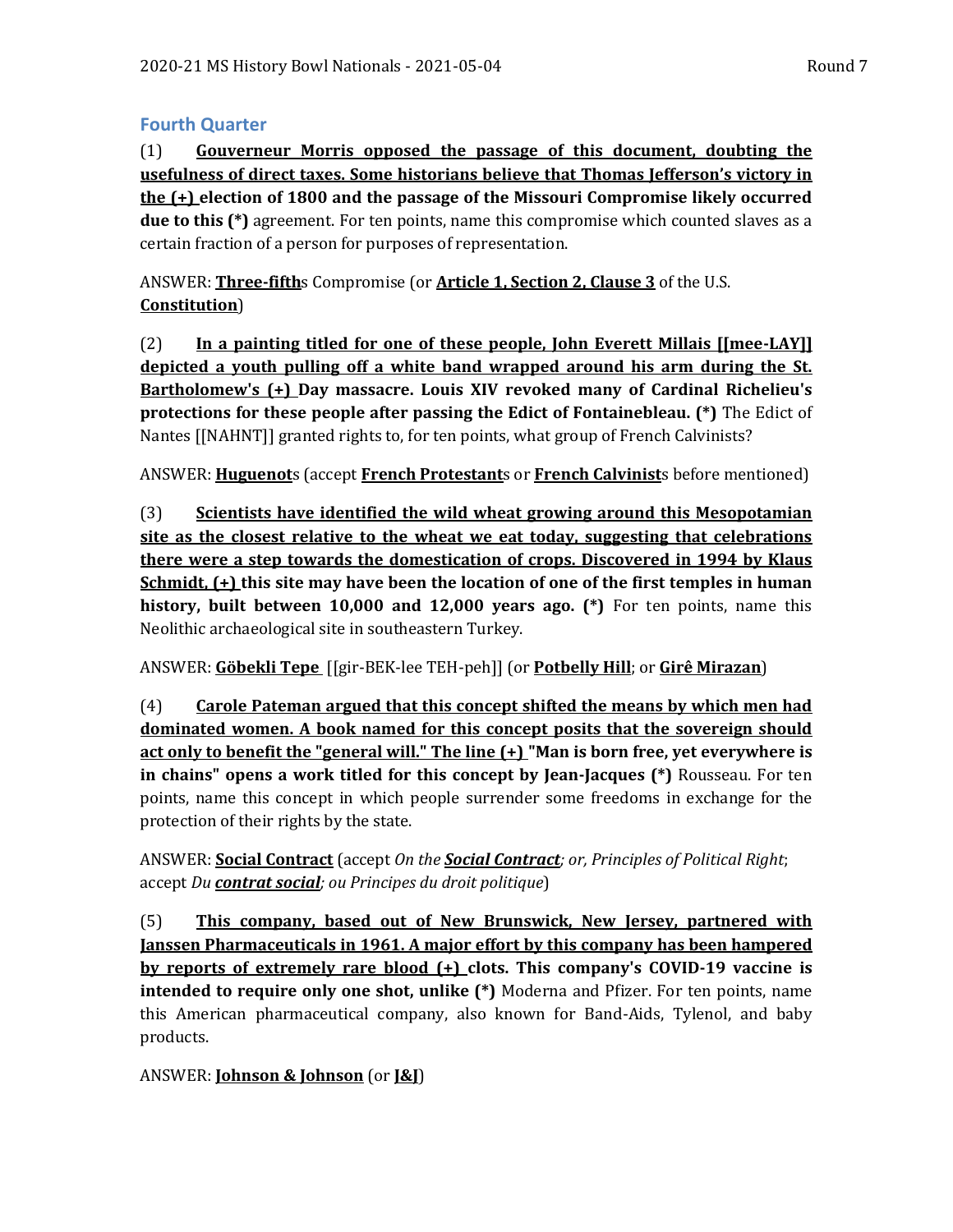(6) **Victims of this event were assembled in Mariveles and Bagac before being forced to their destination at Camp O'Donnell. The leader of this event, Masaharu Homma, was executed (+) in the Tokyo Trials. This event was followed a month later by the Battle of Corregidor (\*)** in Manila Bay. For ten points, name this event in which American and Filipino prisoners of war were forced to undergo a brutal "march."

# ANSWER: **Bataan** Death March

(7) **This policy was initiated partially in response to George F. Kennan's "Long Telegram," which introduced the word "containment" into foreign policy. Developed in response to the Turkish (+) Straits Crisis and the Greek Civil War, this policy was enacted to avoid a "Domino Effect." (\*)** Leading to the founding of NATO, for ten points, what U.S. policy aimed to contain Soviet expansion by aiding foreign countries?

### ANSWER: **Truman Doctrine**

(8) **This battle may have taken place at Senlac, or near Caldbec or Telham Hill. Amatus of Montecassino described how one ruler was killed by an arrow to the eye (+) at this battle, the site of which is marked by Battle Abbey. Weeks before this battle, the losers were forced to engage a Norwegian attack at Fulford and Stamford Bridge. (\*)** Harold Godwinson was killed in, for ten points, what 1066 victory for William the Conqueror?

ANSWER: Battle of **Hastings**